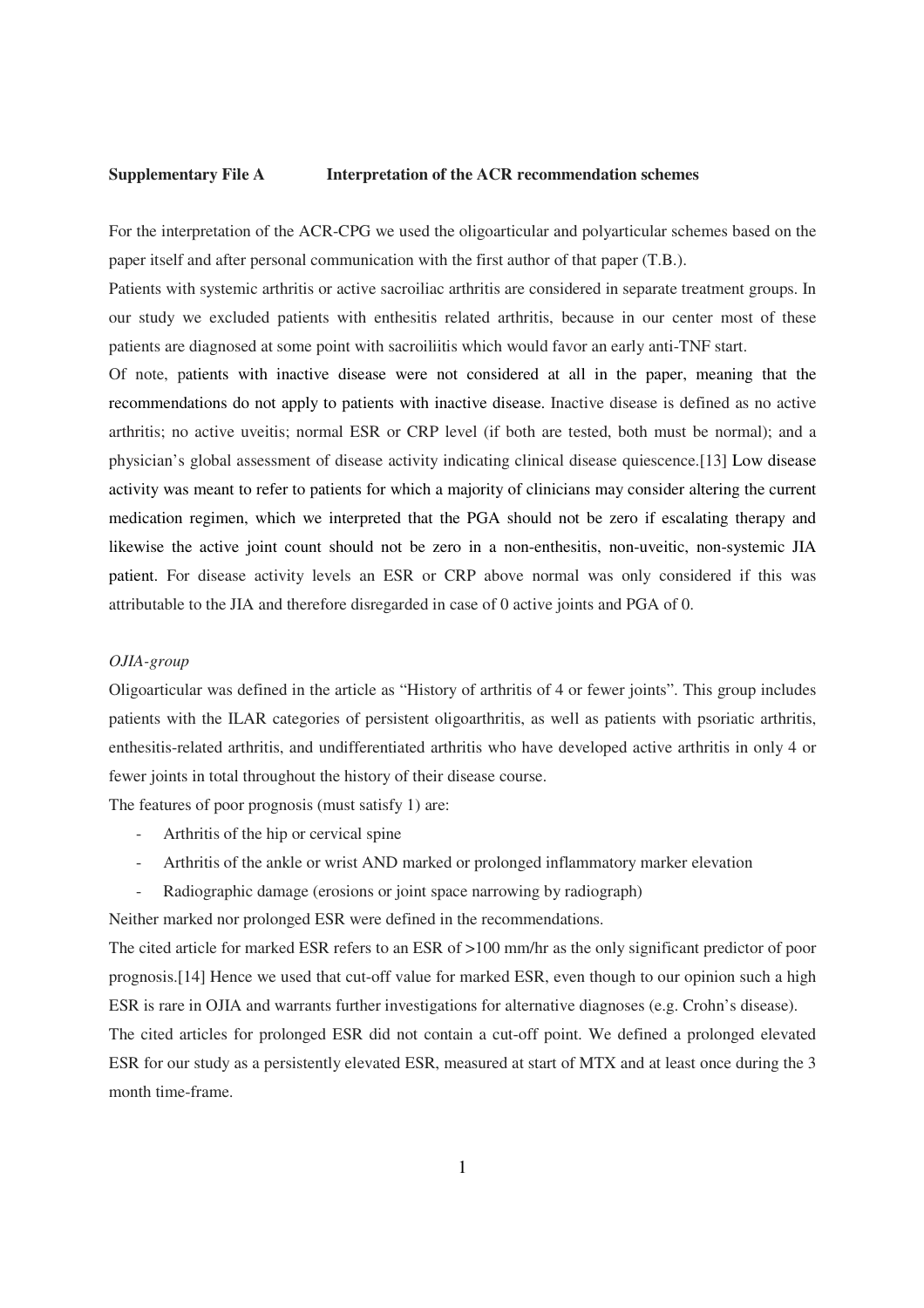| <b>Disease</b><br>activity<br><b>Criteria</b> | <b>Inactive</b>  | Low                                                     | Moderate                                                                                                 | High                       |
|-----------------------------------------------|------------------|---------------------------------------------------------|----------------------------------------------------------------------------------------------------------|----------------------------|
| <b>Active joints</b>                          | $\theta$         |                                                         | $\geq$ 2                                                                                                 | $\geq$ 2                   |
| <b>ESR/CRP</b>                                | Normal           | Normal                                                  | $>$ Normal                                                                                               | >twice ULN                 |
| <b>PGA</b>                                    | $\theta$         | $>0$ and $<$ 3                                          | $\geq$ 3                                                                                                 | $\geq$ 7                   |
| <b>Parent/Patient</b><br><b>VAS</b>           | $\leq$ 2         | $\leq$ 2                                                | $\geq$ 2                                                                                                 | $\geq 4$                   |
| <b>Note</b>                                   | Must satisfy all | No criterion of<br>moderate disease<br>may be satisfied | At least 1 of the<br>above, but<br>maximum 2 criteria<br>of high disease<br>activity<br>may be satisfied | Satisfy 3 or 4<br>criteria |

The disease activity levels for OJIA interpreted on the basis of the ACR recommendations 2011

At 3 months escalation to anti-TNF for oligoarthritis was recommended in case of moderate or high disease activity but only in presence of a poor prognostic factor. Therefore for our study we interpreted that the ACR-CPG recommended escalation in an oligoarthritis patient at 3 months when a patient had at least a radiographically damaged joint, arthritis of the hip/ cervical spine or the combination of ankle/wrist arthritis with an ESR >100 mm/hr or ESR>13 mm/hr continuously during 3 months. On top of at least one of these poor prognostic factors a patient should also have  $\geq 2$  active joints or a PGA  $\geq 3/10$  or a parent/patient VAS ≥2/10 or an ESR >13 mm/hr (due to JIA) or CRP > 10mg/l (due to JIA), although in case of prolonged or marked ESR this item was considered not sufficient for scoring the necessary disease activity level.

At 6 months escalation to anti-TNF for oligoarthritis was recommended in case of high disease activity irrespective of a poor prognostic factor. Therefore for our study we interpreted that the ACR-CPG recommended escalation in an OJIA patient at 6 months when a patient had at least 3 of the following 4 criteria:  $\geq$ 2 active joints, an ESR > 26 mm/hr (due to JIA) / CRP > 20mg/l (due to JIA), PGA  $\geq$ 7/10 and a parent/patient VAS ≥4/10.

## *PJIA group*

Polyarticular in the ACR-CPG was defined by "a history of arthritis of 5 or more joints". This group includes patients with the ILAR categories of extended oligoarthritis, rheumatoid factor (RF)–negative polyarthritis, RF-positive polyarthritis, as well as patients with psoriatic arthritis, enthesitis-related arthritis, and undifferentiated arthritis who have developed active arthritis in 5 or more joints in total